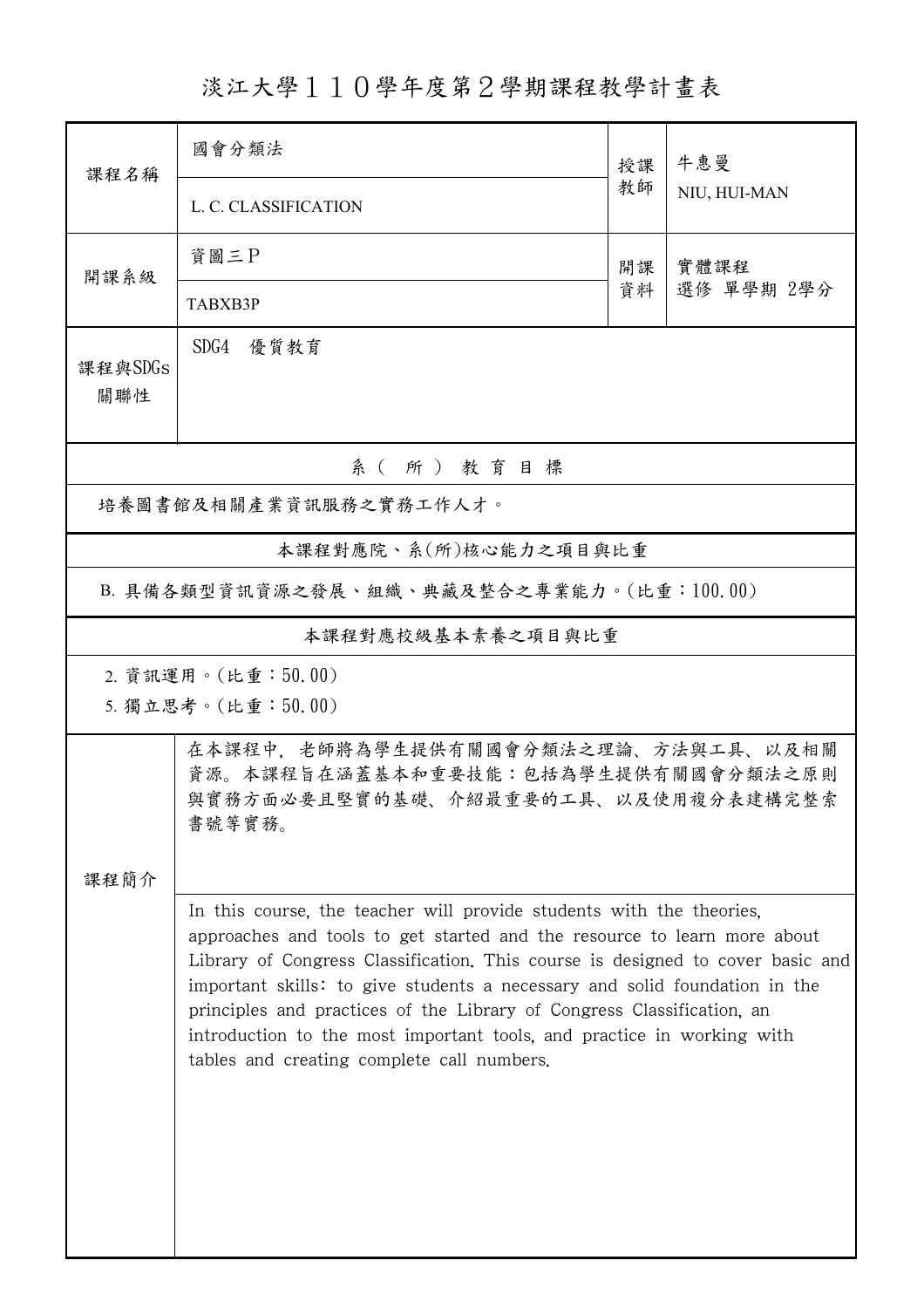## 本課程教學目標與認知、情意、技能目標之對應

將課程教學目標分別對應「認知(Cognitive)」、「情意(Affective)」與「技能(Psychomotor)」 的各目標類型。

一、認知(Cognitive):著重在該科目的事實、概念、程序、後設認知等各類知識之學習。

二、情意(Affective):著重在該科目的興趣、倫理、態度、信念、價值觀等之學習。

三、技能(Psychomotor):著重在該科目的肢體動作或技術操作之學習。

| 序<br>教學目標(中文)<br>號                   |                                                             |      | 教學目標(英文)                                                                                                                                       |                                                                                            |  |  |
|--------------------------------------|-------------------------------------------------------------|------|------------------------------------------------------------------------------------------------------------------------------------------------|--------------------------------------------------------------------------------------------|--|--|
| 念.                                   |                                                             |      | Library of Congress Classification.                                                                                                            |                                                                                            |  |  |
| 2 2. 熟悉國會分類法的原則及應用.                  |                                                             |      | 2. Familiar with the principles and applications of<br>Library of Congress Classification.                                                     |                                                                                            |  |  |
| 3 3.具備各類資源以國會分類法進行<br>主題分析及標引的知識與能力. |                                                             |      | 3. Knowledge and ability to perform subject analysis<br>and subject indexing of various resources using<br>Library of Congress Classification. |                                                                                            |  |  |
| 教學目標之目標類型、核心能力、基本素養教學方法與評量方式         |                                                             |      |                                                                                                                                                |                                                                                            |  |  |
|                                      | 院、系(所)<br>核心能力                                              | 校級   | 教學方法                                                                                                                                           | 評量方式                                                                                       |  |  |
| 認知                                   | B                                                           | 25   | 講述、討論、實作                                                                                                                                       | 測驗、作業、討論(含<br>課堂、線上)、實<br>作、報告(含口頭、書<br>面)                                                 |  |  |
| 認知                                   | B                                                           | 25   | 講述、討論、實作                                                                                                                                       | 測驗、作業、討論(含<br>課堂、線上)、實<br>作、報告(含口頭、書<br>面)                                                 |  |  |
| 技能                                   | B                                                           | 25   | 講述、討論、實作                                                                                                                                       | 測驗、作業、討論(含<br>課堂、線上)、實<br>作、報告(含口頭、書<br>面)                                                 |  |  |
| 授課進度表                                |                                                             |      |                                                                                                                                                |                                                                                            |  |  |
| 日期起訖                                 |                                                             |      |                                                                                                                                                | 備註                                                                                         |  |  |
| $111/02/21$ ~<br>111/02/25           | Introduction                                                |      |                                                                                                                                                |                                                                                            |  |  |
| $111/02/28$ ~<br>111/03/04           | Library Classification (including differences between       |      |                                                                                                                                                |                                                                                            |  |  |
| $111/03/07$ ~<br>111/03/11           | History of LCC and Tools for LCC                            |      |                                                                                                                                                |                                                                                            |  |  |
| $111/03/14$ ~<br>111/03/18           | MARC 21 for LCC : Bibliography and Authority                |      |                                                                                                                                                |                                                                                            |  |  |
| $111/03/21$ ~<br>111/03/25           | Structure and Notation of LCC                               |      |                                                                                                                                                |                                                                                            |  |  |
| $111/03/28$ ~<br>111/04/01           | Principles of Classification and Assigning Class<br>Numbers |      |                                                                                                                                                |                                                                                            |  |  |
|                                      |                                                             | 目標類型 | 基本素養<br>different classifications)                                                                                                             | 1 1. 理解國會分類法的意義與核心概 1. Understand the meaning and core concepts of<br>內 容 (Subject/Topics) |  |  |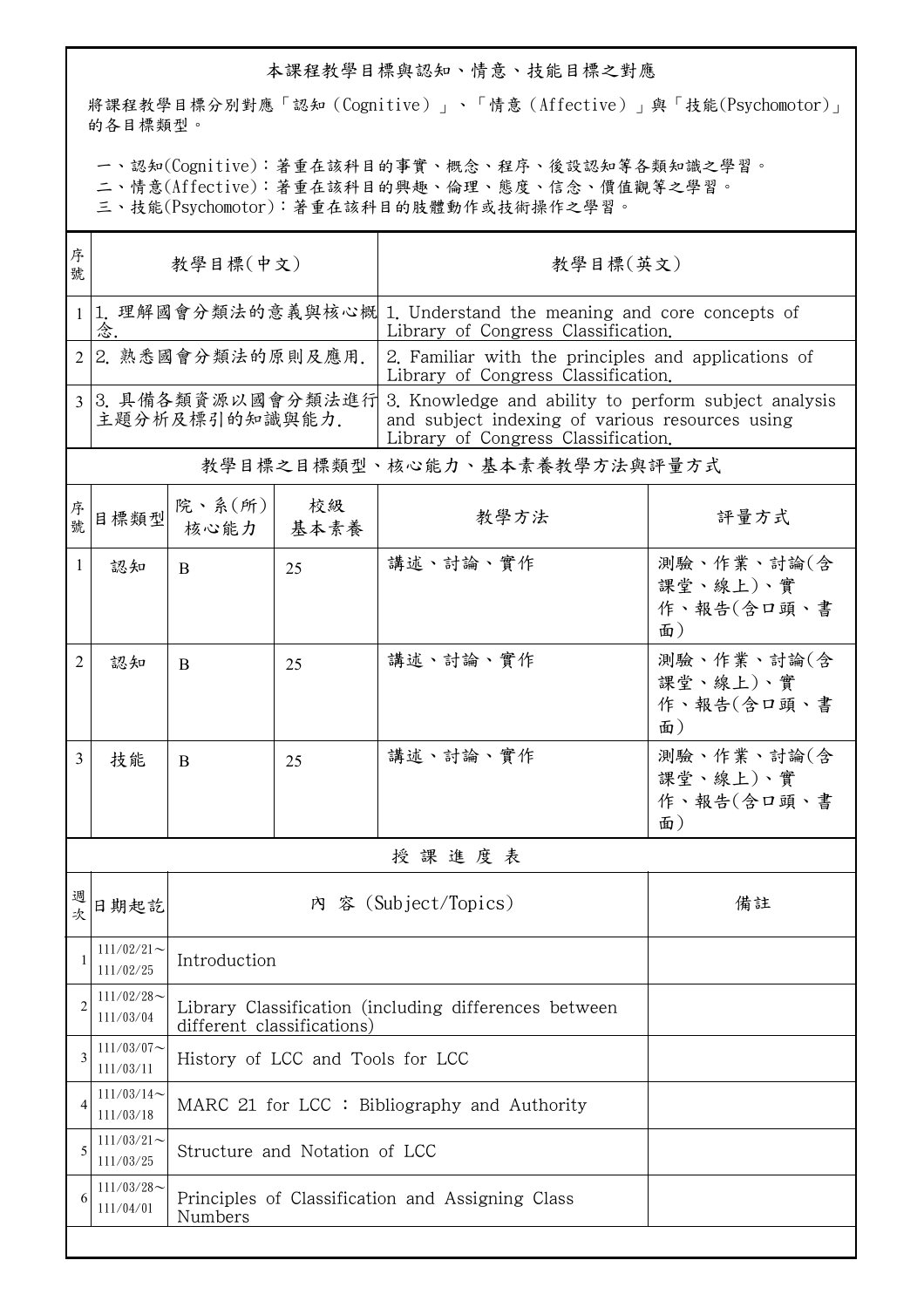|              | $111/04/04$ ~<br>111/04/08                                                                               | 清明節假(放假一天)                                                                                                                                                                                                                                                                                                                                                      |  |  |  |
|--------------|----------------------------------------------------------------------------------------------------------|-----------------------------------------------------------------------------------------------------------------------------------------------------------------------------------------------------------------------------------------------------------------------------------------------------------------------------------------------------------------|--|--|--|
|              | $111/04/11$ ~<br>111/04/15                                                                               | Cutter Numbers and Expanding Numbers                                                                                                                                                                                                                                                                                                                            |  |  |  |
| $\mathbf Q$  | $111/04/18$ ~<br>111/04/22                                                                               | Tables and Subdivisions                                                                                                                                                                                                                                                                                                                                         |  |  |  |
| 10           | $111/04/25$ ~<br>111/04/29                                                                               | 期中考試週                                                                                                                                                                                                                                                                                                                                                           |  |  |  |
| 11           | $111/05/02$ ~<br>111/05/06                                                                               | LCC Call Number Building                                                                                                                                                                                                                                                                                                                                        |  |  |  |
| 12           | $111/05/09$ ~<br>111/05/13                                                                               | LCC Class D. E-F. G : History, Geography                                                                                                                                                                                                                                                                                                                        |  |  |  |
| 13           | $111/05/16$ ~<br>LCC Class H. K : Social Sciences, Law<br>111/05/20                                      |                                                                                                                                                                                                                                                                                                                                                                 |  |  |  |
| 14           | $111/05/23$ ~<br>111/05/27                                                                               | LCC Class M, $N :$ Music, Fine Arts                                                                                                                                                                                                                                                                                                                             |  |  |  |
| 15           | $111/05/30$ ~<br>111/06/03                                                                               | LCC Class $P:$ Language and Literature                                                                                                                                                                                                                                                                                                                          |  |  |  |
| 16           | $111/06/06$ ~<br>111/06/10                                                                               | Classification of Special Types of Materials                                                                                                                                                                                                                                                                                                                    |  |  |  |
| 17           | $111/06/13$ ~<br>111/06/17                                                                               | Final Presentation and Discussion                                                                                                                                                                                                                                                                                                                               |  |  |  |
| 18           | $111/06/20$ ~<br>111/06/24                                                                               | 期末考試週                                                                                                                                                                                                                                                                                                                                                           |  |  |  |
|              | 1. 尊重智慧財產, 請勿非法影印。<br>2. 上課前敬請自行列印講義資料。<br>修課應<br>3. 上課專心聽講, 不交談不聊天。<br>注意事項<br>4. 作業或報告未按時繳交, 該次一律以0分計。 |                                                                                                                                                                                                                                                                                                                                                                 |  |  |  |
|              | 教學設備                                                                                                     | 電腦、投影機                                                                                                                                                                                                                                                                                                                                                          |  |  |  |
|              | 教科書與<br>教材                                                                                               | Chan, L. M., Intner, S. S., & Weihs J. (2016). Guide to the Library of<br>Congress classification (6th ed.).<br>Snow, K. (2017). A practical guide to Library of Congress classification.                                                                                                                                                                       |  |  |  |
|              | 參考文獻                                                                                                     | Classification Web. https://classificationweb.net<br>Library of Congress Classification PDF Files.<br>https://www.loc.gov/aba/publications/FreeLCC/freelcc.html<br>MARC 21 Formats for Authority Data, http://www.loc.gov/marc/authority/<br>MARC 21 Formats for Bibliographic Data.<br>$http://www.loc.gov/marc/bibliographic/$<br>陳和琴等編著。資訊組織。<br>張慧銖等著。主題分析。 |  |  |  |
|              | 批改作業<br>篇數                                                                                               | 篇(本欄位僅適用於所授課程需批改作業之課程教師填寫)<br>3                                                                                                                                                                                                                                                                                                                                 |  |  |  |
| 學期成績<br>計算方式 |                                                                                                          | ◆出席率: 10.0 % ◆平時評量:15.0 % ◆期中評量:25.0 %<br>◆期末評量: 30.0 %<br>◆其他〈期末心得與討論〉:20.0 %                                                                                                                                                                                                                                                                                  |  |  |  |
|              |                                                                                                          |                                                                                                                                                                                                                                                                                                                                                                 |  |  |  |